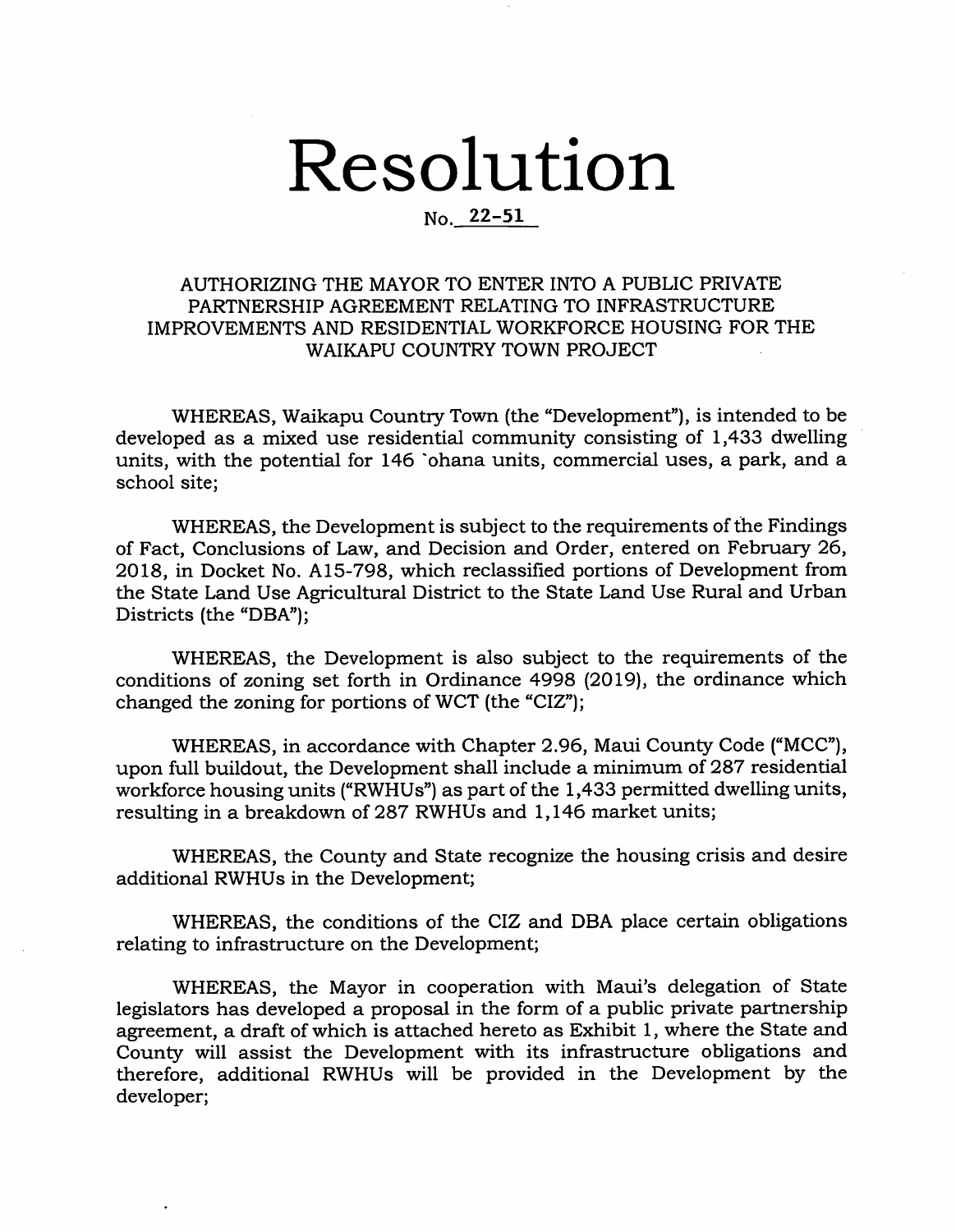WHEREAS, pursuant to Section 4-1 of the Revised Charter of Maui 1983, as amended, the acts of the Council of the County of Maui may be by resolution; now, therefore.

BE IT RESOLVED by the Council of the County of Maui:

That is support the concept of government providing infrastructure improvements for the Development in exchange for additional residential workforce housing units in the Development; and 1.

The Council authorizes the Mayor to execute the Public Private Partnership Agreement, County of Maui - Waikapu Country Town, Exhibit 1, with the understanding that non-substantive changes are permitted. 2.

That it does hereby authorize the Mayor or the Mayor's duly authorized representative, to execute all necessary documents in connection with the waiver; and 3.

That certified copies of this Resolution be transmitted to the Mayor, the Director of Public Works, the Director of Environmental Management, the Planning Director, the Corporation Counsel, and Waikapu Properties, LLC. 4.

APPROVED AS TO FORM AND LEGALITY:

Deputy Corporation Counsel County of Maui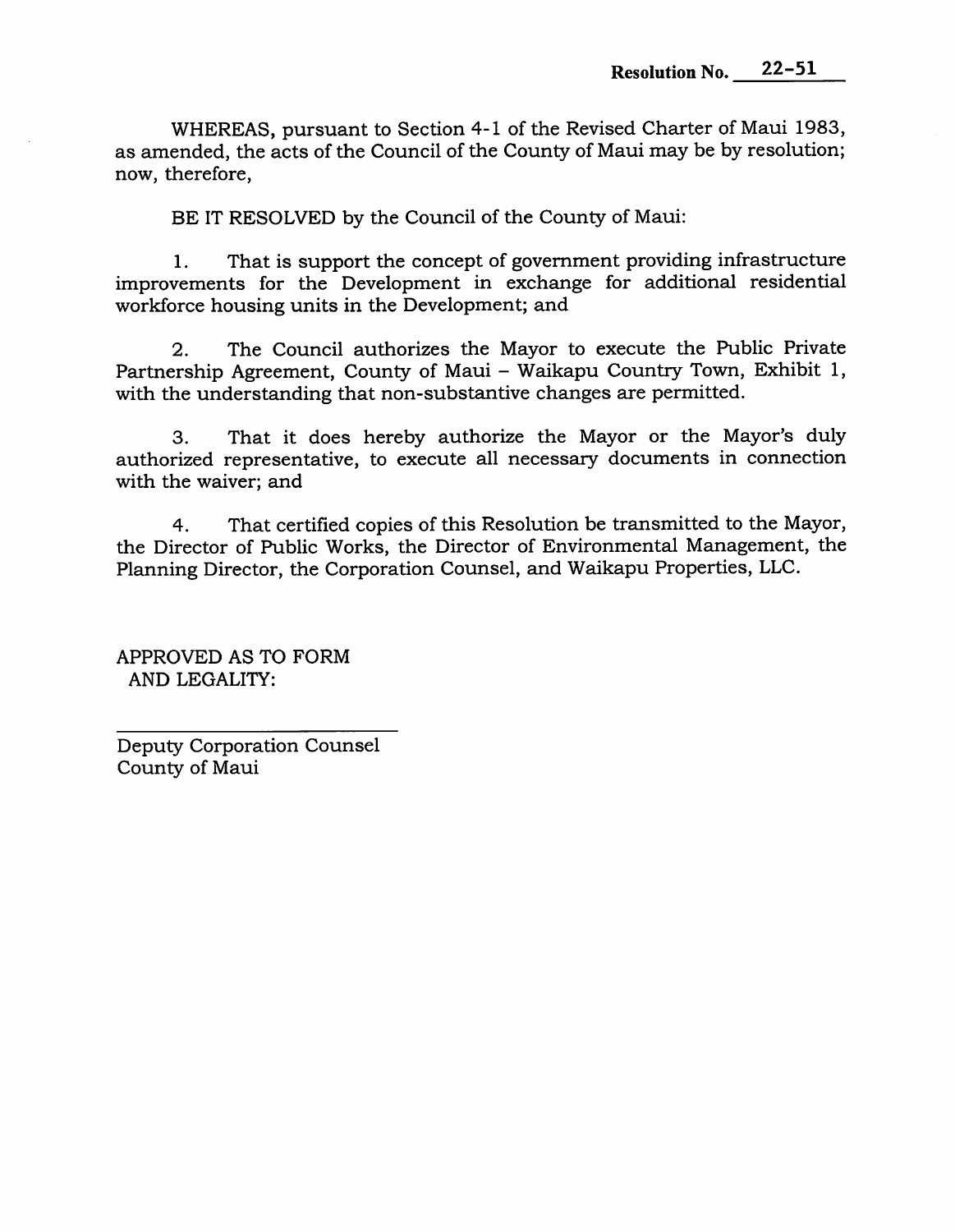Resolution No. 22-51

INTRODUCED BY:

- 7

 $\sim$ 

حمد

Upon the request of the Mayor.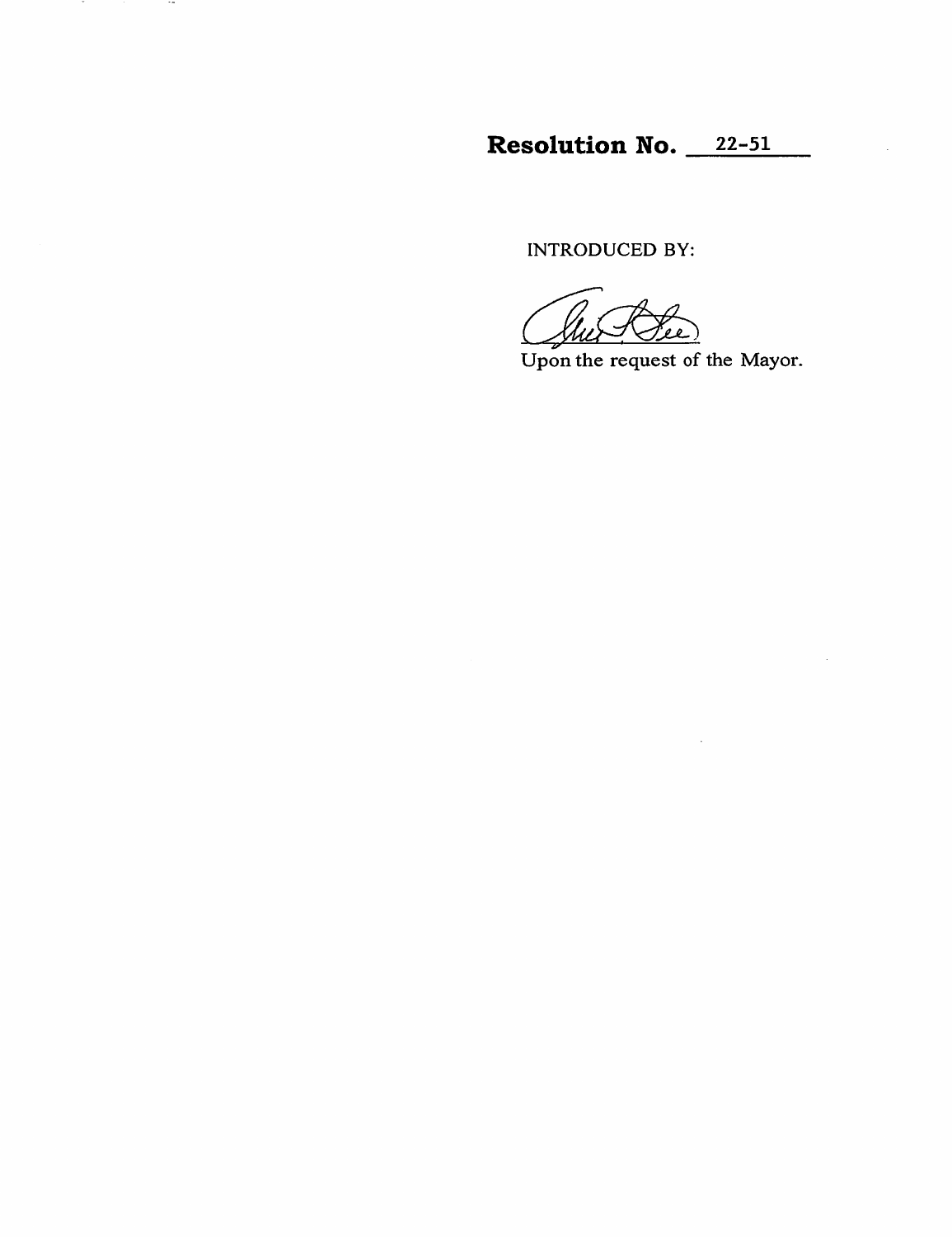# LAND COURT SYSTEM REGULAR SYSTEM Return by Mail ( ) Pickup ( ) To:

TMK: (2) 3-6-004:003 & 006 Total No. of Pages: (2) 3-6-005:007 (2)3-6-006:036 (2 )3-6-002;003

# PUBLIC PRIVATE PARTNERSHIP AGREEMENT

County of Maui - Waikapu Country Town

THIS PUBLIC PRIVATE PARTNERSHIP AGREEMENT (the "Agreement") made this day of LLC, a Hawaii limited liability company; MTP LAND PARTNERS, LLC, a Hawaii limited liability company; WAIALE 905 PARTNERS, LLC, a Hawaii limited liability company; and WILLIAM S. FILIOS, Trustee of the William S. Filios Separate Property Trust dated April 3, 2020, all of whose address is 1670 Honoapiilani Highway, Wailuku, Hawaii 96793 (collectively "WCT"), and the COUNTY OF MAUI, a political subdivision of the State of Hawaii, whose address is 200 South High Street, Wailuku, Maui, Flawaii 96793 ("County"). , 2022, by and between WAIKAPU PROPERTIES,

WHEREAS, WCT intends to develop Waikapu Country Town (the "Development"), a mixed use residential community consisting of 1,433 dwelling units, with the potential for 146 'ohana units, commercial uses, a park, and a school site;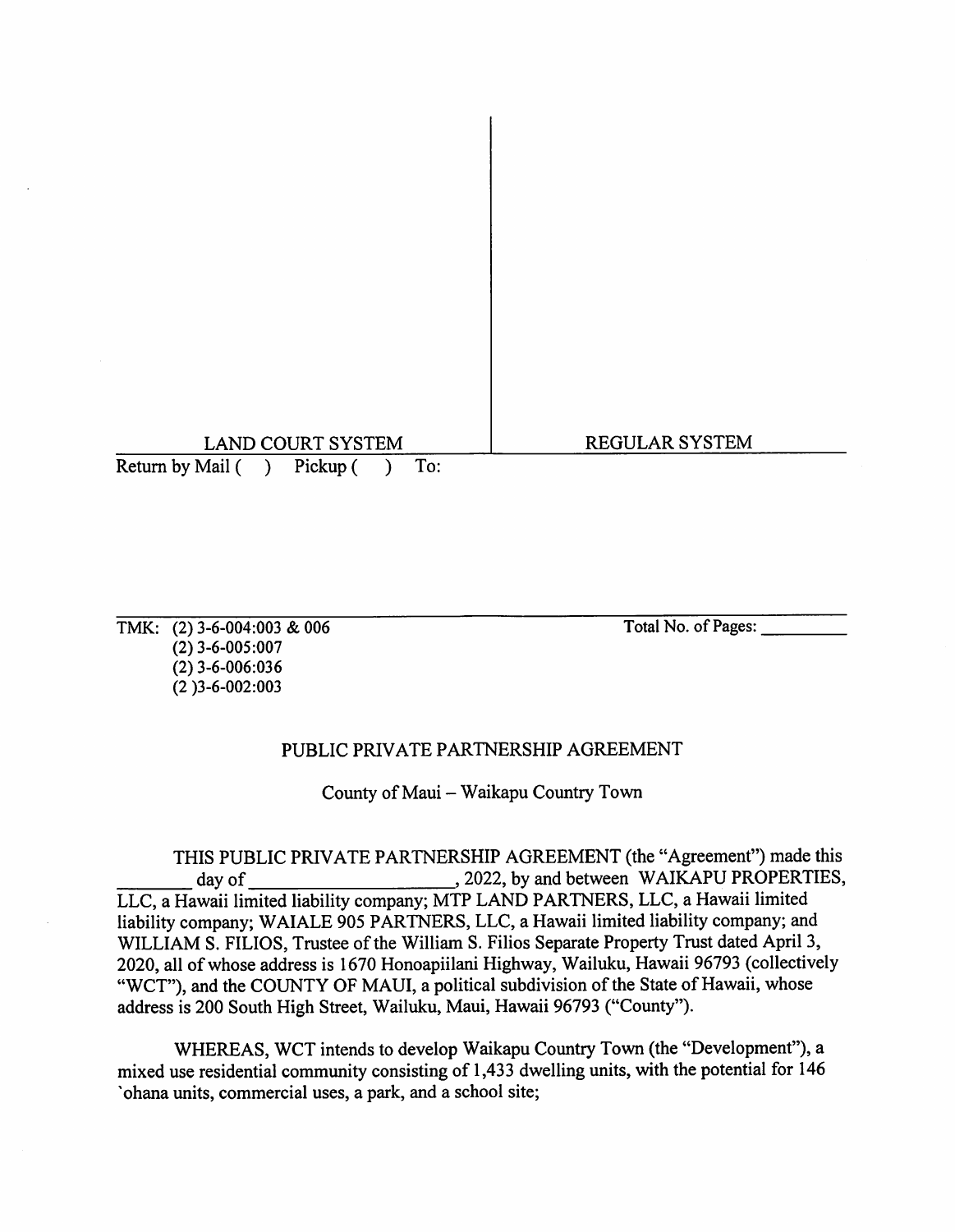WHEREAS, the Development is subject to the requirements of the Findings of Fact, Conclusions of Law, and Decision and Order, entered on February 26, 2018, in Docket No. A15- 798, which reclassified portions of Development from the State Land Use Agricultural District to the State Land Use Rural and Urban Districts (the "DBA");

WHEREAS, the Development is also subject to the requirements of the conditions of zoning set forth in Ordinance 4998 (2019), the ordinance which changed the zoning for portions ofWCT (the "CIZ");

WHEREAS, the Development is currently configured with a 12-acre school site, however the State of Hawaii Department of Education (the "DOE") desires to expand the area of school site;

WHEREAS, in accordance with Chapter 2.96, Maui County Code ("MCC"), upon full buildout the Development shall include a minimum of 287 residential workforce housing units ("RWHUs") as part of the 1,433 permitted dwelling units, resulting in a breakdown of  $287$ RWHUs and 1146 market units;

WHEREAS, the State of Hawaii and the County desire additional RWHUs in the Development;

WHEREAS, pursuant to Chapter 2.96, MCC, the sales price for RWHUs are established by the County's Affordable Housing Price Guidelines;

WHEREAS, the Development is limited in the total number of units that may be developed;

WHEREAS, by committing to provide the additional RWHUs, WCT is foregoing the opportunity to sell those same units at market prices, the potential opportunity cost is shown on Exhibit "A", attached hereto;

WHEREAS, the State of Hawaii and the County propose to fund infrastructure improvements in the general vicinity of the Development in order to facilitate the development of additional RWHUs;

WHEREAS, WCT anticipates that the Development will produce, on average, 650,000 gallons per day of wastewater;

WHEREAS, WCT originally intended to construct a private wastewater treatment facility for the Development;

WHEREAS, the State of Hawaii has committed matching funds for the construction of a Central Maui Regional Wastewater Treatment Facility ("Central WWTF");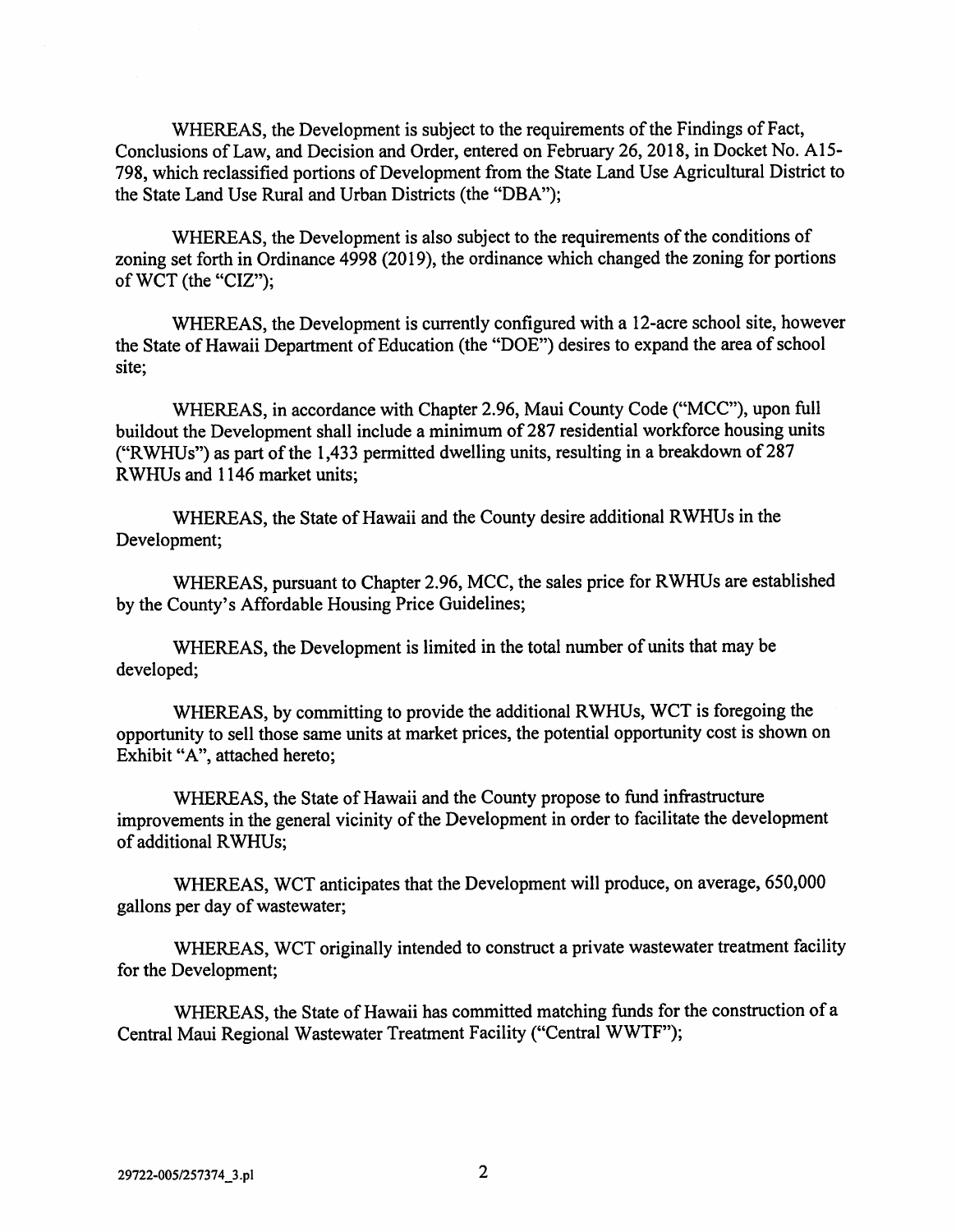WHEREAS, County and WCT now desire the Development to connect to the Wailuku/Kahului Wastewater Treatment Facility ("Kahului WWTF") in the interim while the Cetnral WWTF is being constructed;

WHEREAS, WCT is required to provide the Development's pro rata share for the total anticipated costs for design and construction of the Waiale Road Extension ("WRE");

WHEREAS, the County and State of Hawaii are working together to secure a funding source for the construction of the WRE;

WHEREAS, the County and WCT desire to establish an agreement where WCT will provide additional RWHUs along with additional acreage for the school site in the Development in-lieu of monetary contributions for infrastructure improvements;

WHEREAS, WCT requires a commitment from the County in regards to its ability to deliver the Development's wastewater to a County treatment facility prior to the commencement of subdivision improvements for the Development; and

NOW THEREFORE, County and WCT, for good and valuable consideration, the receipt and sufficiency of which is acknowledged, hereby agree as follows:

#### I. WRE and CAPACITY RESERVATION AT THE KAHULUI WWTF

In consideration of WCT providing an additional 63 RWHUs (the "Initial RWHUs") in the Development, resulting in 350 RWFIUs and 1,083 market units at full buildout, the County agrees as follows:

- A. The opportunity cost of the Initial RWHUs shall be considered an in-lieu contribution for WCT's obligations under this Section I and is an adequate amount to justify the County's obligations in this Section I.
- B. County and WCT shall enter into a Traffic Memorandum of Agreement, discussed further in Section II, below, where WCT's traffic impact mitigation obligations and the associated costs will be agreed upon by the County and WCT. County shall assume WCT's obligations as follows:
	- 1. Contribute the Development's pro rata share of the total anticipated costs for design and construction of the WRE, in accordance with Condition 3(b) of the CIZ;
	- 2. Mitigate all traffic impacts generated by the Development as recommended or required by the County per Condition 8(b) of the DBA;
	- 3. Fully fund the intersection at Honoapiilani Highway and the WRE, per Condition 1(b) of the CIZ; and
	- 4. Provide a pedestrian crossing at the intersection of Honoapiilani Highway and the WRE, per Condition 1(d) of the CIZ.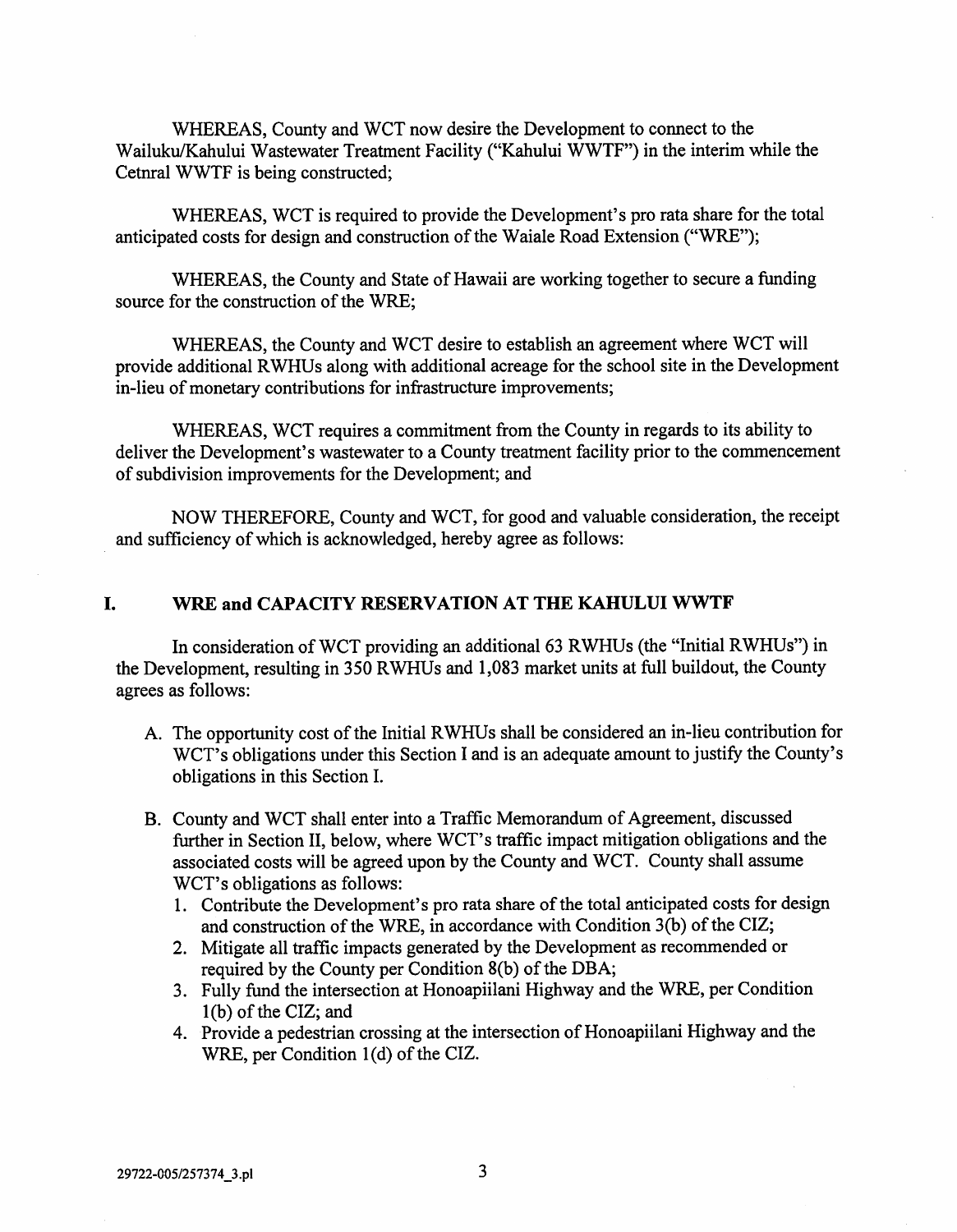C. Upon execution of this Agreement and the authorization of the County Council, County shall reserve capacity in the amount of 100,000 gallons per day at the Kahului WWTF for the Development (the "Capacity Reservation"), guaranteeing WCT the ability to connect at least 300 dwelling units to the Kahului WWTF. The opportunity cost of the Initial RWHUs is an in-lieu contribution for WCT's participation in the funding and/or construction of adequate public wastewater source, storage, and transmission facilities to accommodate the proposed uses of the Development, as well as for the obligations under Section I.B, above.

#### II. TRAFFIC MEMORANDUM OF AGREEMENT

County and WCT shall enter into a memorandum of agreement ("MOA") concerning WCT's satisfaction of the conditions of the CIZ and the DBA relating to traffic impact mitigation, including, but not limited to those listed in Section I.B, above, through the contribution of the Initial RWHUs.

WCT's pro rata share for the total anticipated cost for the design and construction of the WRE shall be based on the County's cost, as agreed to by the parties, less any State of Federal funds received for such purposes.

County and WCT shall reach an agreement regarding the cost of the various traffic impact mitigation obligations set forth in Section I.B, above. In the event that the agreed upon cost exceeds the opportunity cost of the Initial RWHUs, as shown on Exhibit A, by more than fifteen percent (15%), then WCT shall have the ability to 1) elect to re-assume specific traffic impact mitigation obligation(s); 2) adjust the number of Initial RWHUs to satisfy the deficit; or 3) come to an agreement with the County in the MOA to satisfy the deficit.

Upon execution of the MOA, WCT shall be deemed to have satisfied the requirement of Condition 8(b) of the DBA and Condition 1(a) of the CIZ as each relates to the execution of an MOA with the County.

WCT and the State of Hawaii shall enter into a separate MOA in regards to the requirements of the State of Hawaii.

# III. PRIVATE WASTEWATER TREATMENT FACILITY

The County and WCT recognize that it is the County's intent to construct the Central WWTF and that the construction of the Central WWTF eliminates the need for WCT to construct a private wastewater treatment facility to service the Development. Upon completion of the Central WWTF, County shall offer to WCT a capacity reservation for the remainder of the Development (the "Central Capacity Reservation"), should WCT accept the Central Capacity Reservation, an additional 150 RWHUs (the "Private WWTF RWHUs") shall be provided in the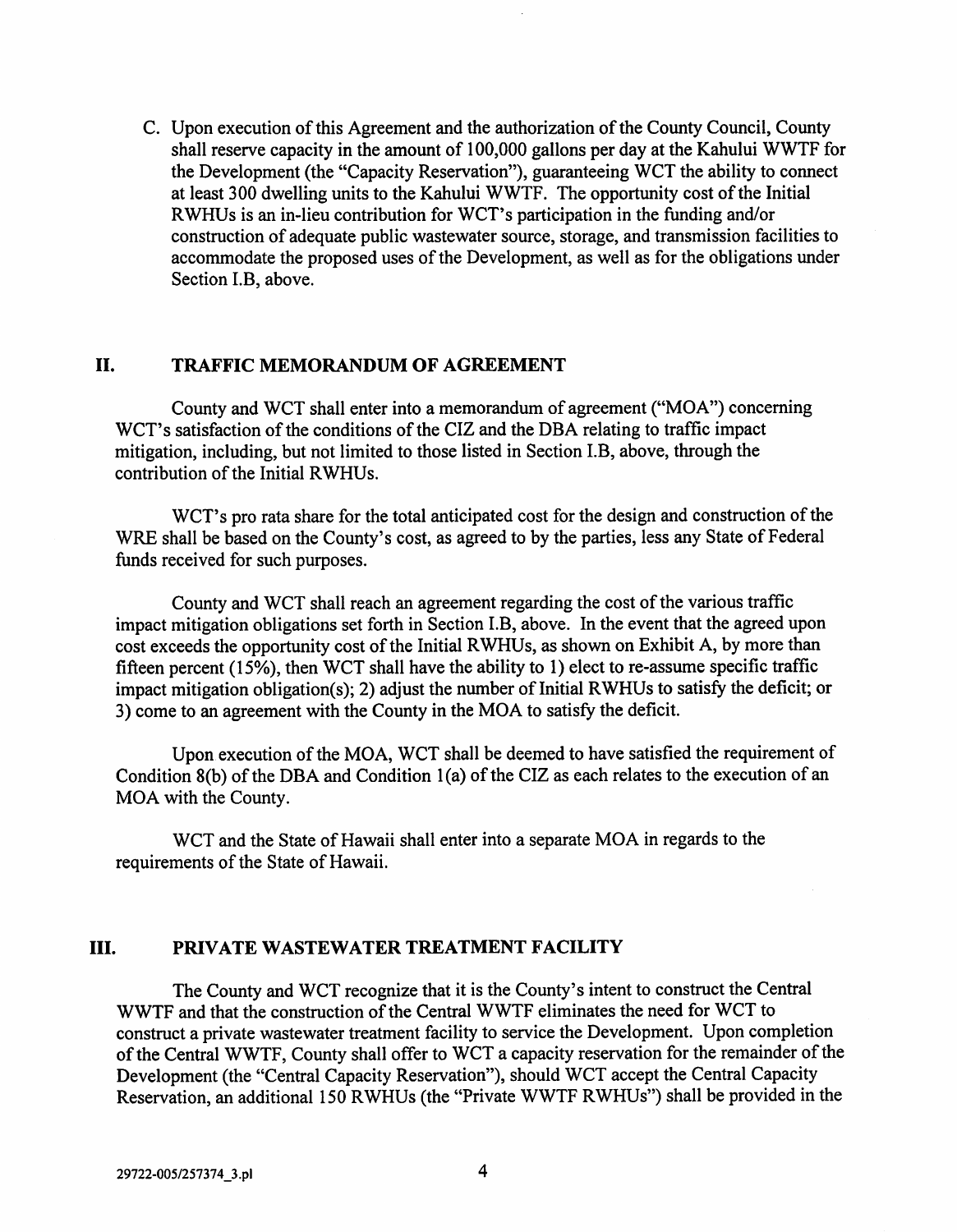Development, resulting in 500 RWHUs and 933 market units at full buildout. The opportunity cost of the Private WWTF RWHUs is an in-lieu contribution for WCT's participation in the funding and/or construction of adequate public wastewater source, storage, and transmission facilities to accommodate the proposed uses of the Development, along with those matters discussed in Sections IV and VII, below. In the event that WCT declines the County's offer for the Central Capacity Reservation, the Private WWTF RWHUs will not be provided in the Development.

Upon request by WCT, County shall provide updates to WCT on the capacity of the Kahului WWTF and the status of construction of the Central WWTF. In the event that WCT utilizes the entire Capacity Reservation prior to the completion of the Central WWTF, the Director is authorized to permit the Development to connect to the Kahului WWTF upon application for building permit, provided capacity is available at the Kahului WWTF.

#### IV. WASTEWATER ASSESSMENT FEES

In addition to the matters discussed in Section I, above, the opportunity cost of the Initial RWHUs, shall be considered an in-lieu contribution for all Wastewater Assessment Fees assessed to those units utilizing the initial 100,000 gallons per day of wastewater transmission.

In addition to the matters discussed in Sections III and VII, the opportunity cost of the Private WWTF RWHUs, shall be considered an in-lieu contribution for all wastewater assessment fees assessed to the remainder of the Development and no wastewater assessment fees shall be assessed to the remainder of the Development.

This Agreement shall not exempt the Development from the County's monthly rates and fees for wastewater service.

#### V. ADDITIONAL RESIDENTIAL WORKFORCE HOUSING UNITS

The Initial RWHUs and the potential Private WWTF RWHUs (hereinafter collectively the "Additional RWHUs") shall be subject to the terms and conditions of the Residential Workforce Housing Agreement that is required by Section 2.96.080, MCC. The Additional RWHUs shall not be considered a requirement of the Development per Condition 3 of the DBA or Condition 5 of the CIZ. The Additional RWHUs shall be "for-sale" units and shall be marketed and sold in accordance with the Residential Workforce Housing Agreement. Section 2.96.060.A, MCC, requires that RWHUs be made available for occupancy either before or concurrently with market rate units at a 4:1 ratio, this ratio shall apply to the Additional RWHUs also. The income group distribution for the Initial RWHUs and the Private WWTF RWHUs are set forth in Exhibit B, attached hereto and made a part hereof.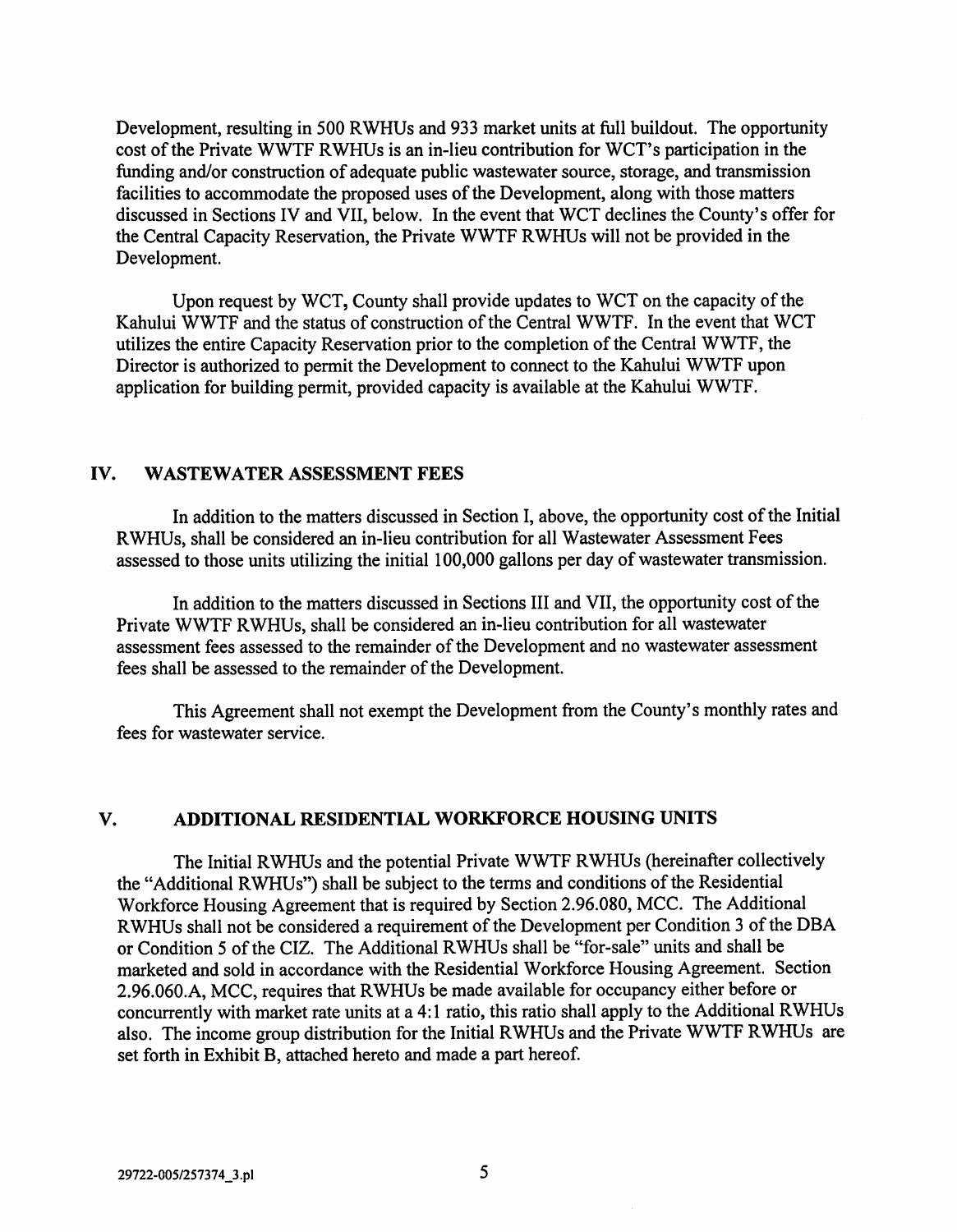#### VI. SATISFACTION OF REQUIREMENT FOR WASTEWATER SERVICE

County and WCT agree that the opportunity cost for the Additional RWHUs is also an inlieu contribution for WCT's participation in the funding and/or construction of adequate public wastewater source, storage, and transmission facilities to accommodate the proposed uses of the Development in satisfaction of Condition 4 of the DBA and Condition 6 of the CIZ. The Capacity Reservation and any determination made in Section II, above, if applicable, shall satisfy the requirement of Condition 6 of the CIZ relating to the availability of County wastewater facilities prior to the issuance of building permits.

The parties agree that representations were consistently made by WCT that it would continue to work with the County to connect to the Kahului WWTF or the proposed Central WWTF. County recognizes and agrees that if a private wastewater treatment facility is not constructed by WCT as County intends to construct its Central WWTF, that WCT is not required to comply with, satisfy, or otherwise fulfill any representations made to the County Council or the State Land Use Commission in regards to a private wastewater facility.

#### VII. RECLAIMED WATER FROM THE CENTRAL WWTF

The Development shall be required to receive reclaimed water in an amount approximately equal to the amount of wastewater delivered to the Central WWTF. In consideration of the Private WWTF RWHUs, installation fees for reclaimed water meter(s) shall not be assessed to the Development in addition to the matters discussed in Sections III and V, above.

#### VIII. EXPANDED SCHOOL SITE

WCT desires to accommodate the DOE's request for additional acreage for the school site. County recognizes the community benefit of this additional land and shall cooperate with DOE and/or WCT in any and all necessary land use entitlement actions to allow for the expansion of the school site and to ensure that the Development is in compliance with all expansion of the school site and to ensure that the Development is in compliance with all requirements, including, but not limited to the DBA, the CIZ, and Chapter 19.96, MCC. County understands that the Education Contribution Agreement for the Development, undated but executed as of January 17, 2017, may be amended in regards to the additional contribution of acreage. The County shall recognize an amended Education Contribution Agreement as satisfying Condition 1 of the DBA and Condition 8 of the CIZ.

County also agrees that by WCT providing additional acreage for the school site, the County shall not make the determination that the Development is not in compliance with any representations made to the Maui County Council or the State Land Use Commission in regards to the originally contemplated 12-acre school site.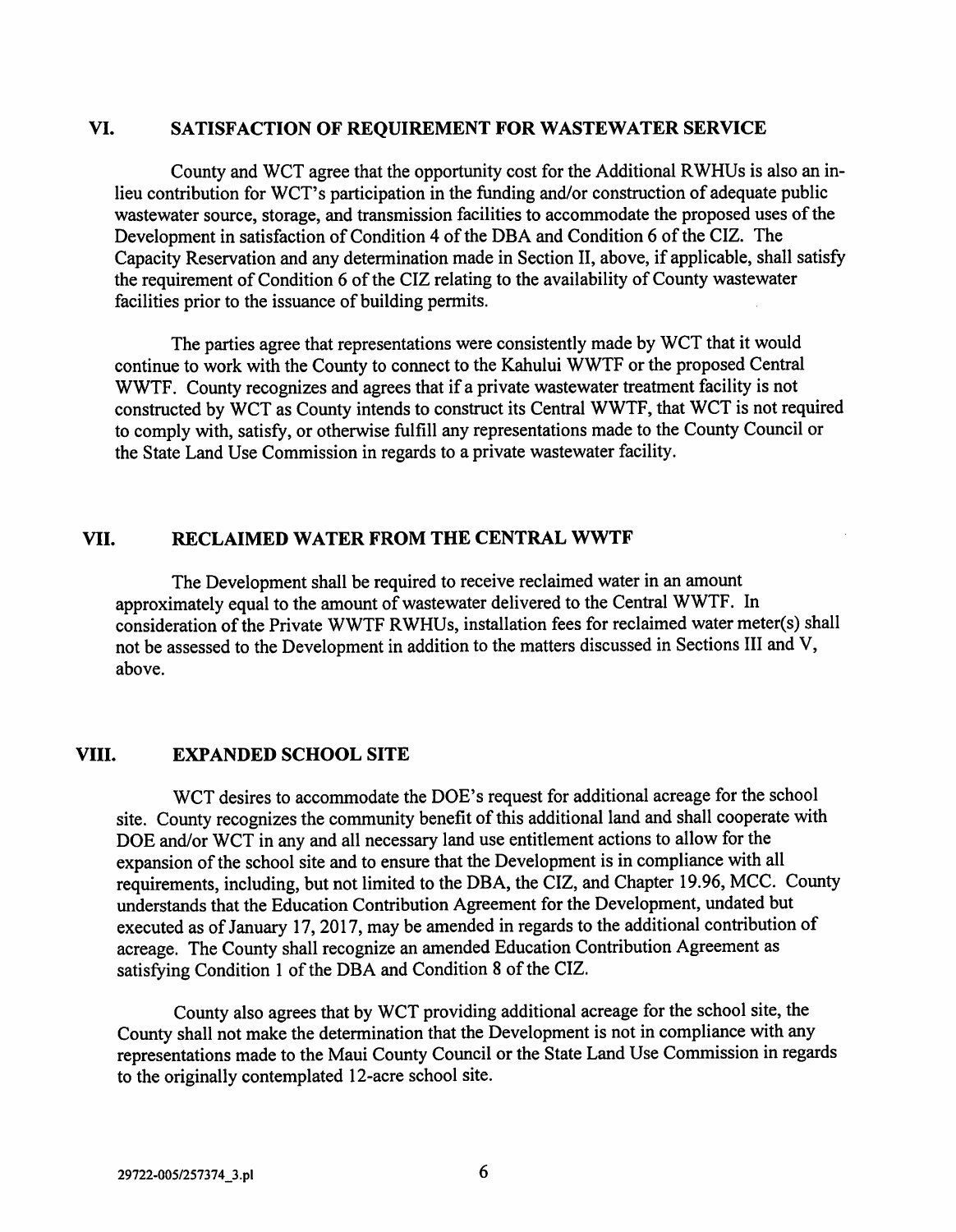#### IX, REPRESENTATIONS

County certifies that the terms and covenants contained herein are not in conflict with any representations made to the Maui County Council or the State Land Use Commission.

#### X. DEVELOPMENT OF PRIVATE WASTEWATER TREATMENT FACILITY

Nothing in this Agreement shall preclude WCT from constructing a private wastewater treatment facility for the Development.

#### XL COMPLIANCE WITH THE CONDITIONS OF THE CIZ THE DBA.

Upon the completion of construction and the offer for sale of the Initial RWHUs, WCT shall be deemed to have satisfied the Conditions of the DBA and the CIZ related to traffic impact mitigation, as shown on Exhibit C. Upon completion and construction and offer for sale of the Private WWTF RWHUs or upon completion of the construction of a private wastewater treatment facility, WCT shall be deemed to have satisfied the conditions of the DBA and the CIZ related to WCT's participation in the funding and/or construction of adequate private or public wastewater source, storage, and transmission facilities to accommodate the development, as shown on Exhibit C.

County recognizes and agrees that the Development may take many years to build out. WCT shall make its reasonable good faith efforts to construct and offer for sale the Additional RWHUs, with the understanding that County shall not withhold any future approvals and permits on the basis that the Conditions of the DBA and CIZ have not been satisfied in the event that the Additional RWHUs have not been constructed and offered for sale at the time of application.

#### XII. MISCELLANEOUS

- A. Binding Effect. All the terms and conditions of this Agreement shall inure to the benefit of and be binding upon the parties hereto and their respective heirs, personal representatives, successors in interest and assigns and shall run with the land. This Agreement shall be for the benefit of parties herein.
- B. Severability. If any provision of this Agreement, or any section, sentence, clause, phrase or word or the application thereof in any circumstances, shall be held invalid, the validity of the remainder of this Agreement and of the application of such provision, sentence, clause, phrase or word under any other circumstances shall not be affected.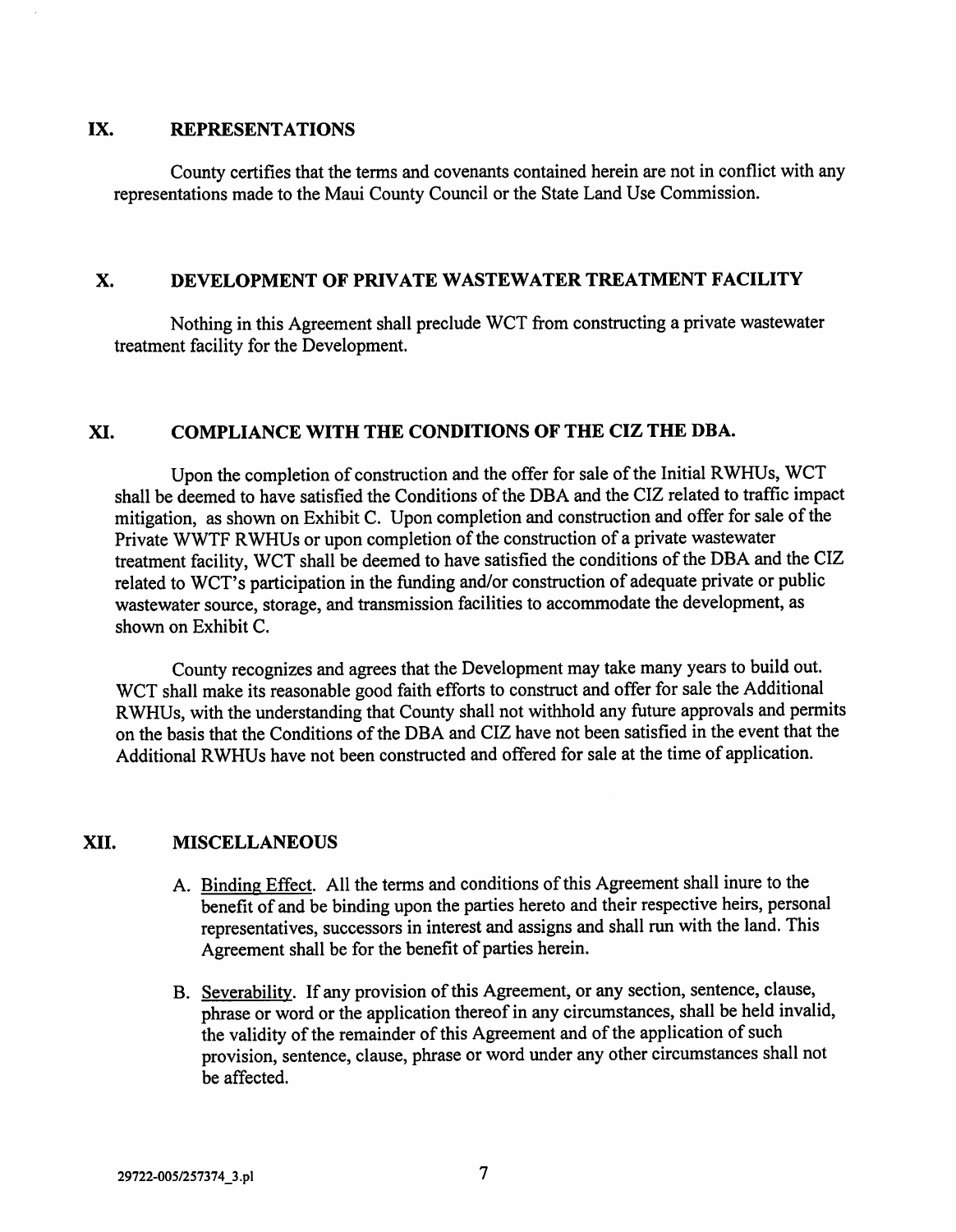- C. Applicable Law: Jurisdiction. This Agreement shall be governed by and construed under the laws of the State of Hawaii. Any legal action under this Agreement shall be filed in the Hawaii judicial system only, and the parties hereby unconditionally submit themselves to the jurisdiction of the courts of the State of Hawaii and the United States District Court for the District of Hawaii, and waive the right to assert that such courts are in an inconvenient forum.
- D. Entire Agreement: Amendments: Interpretation. This Agreement constitutes the entire agreement between the parties regarding subject matter. Any modifications of this Agreement must be in writing and signed by the parties hereto. The headings of sections in this Agreement are inserted only for convenience and shall in no way define, describe or limit the scope or intent of any provision of this Agreement. As used herein, the singular shall include the plural and the masculine shall include the feminine and neuter.
- E. Counterparts. This Agreement may be executed in two or more counterparts, each of which shall be deemed to be an original, but all of which shall constitute one and the same instrument. Duplicate unexecuted and unacknowledged pages of the counterparts may be discarded and the remaining pages assembled as one document.

{Signatures on the following page)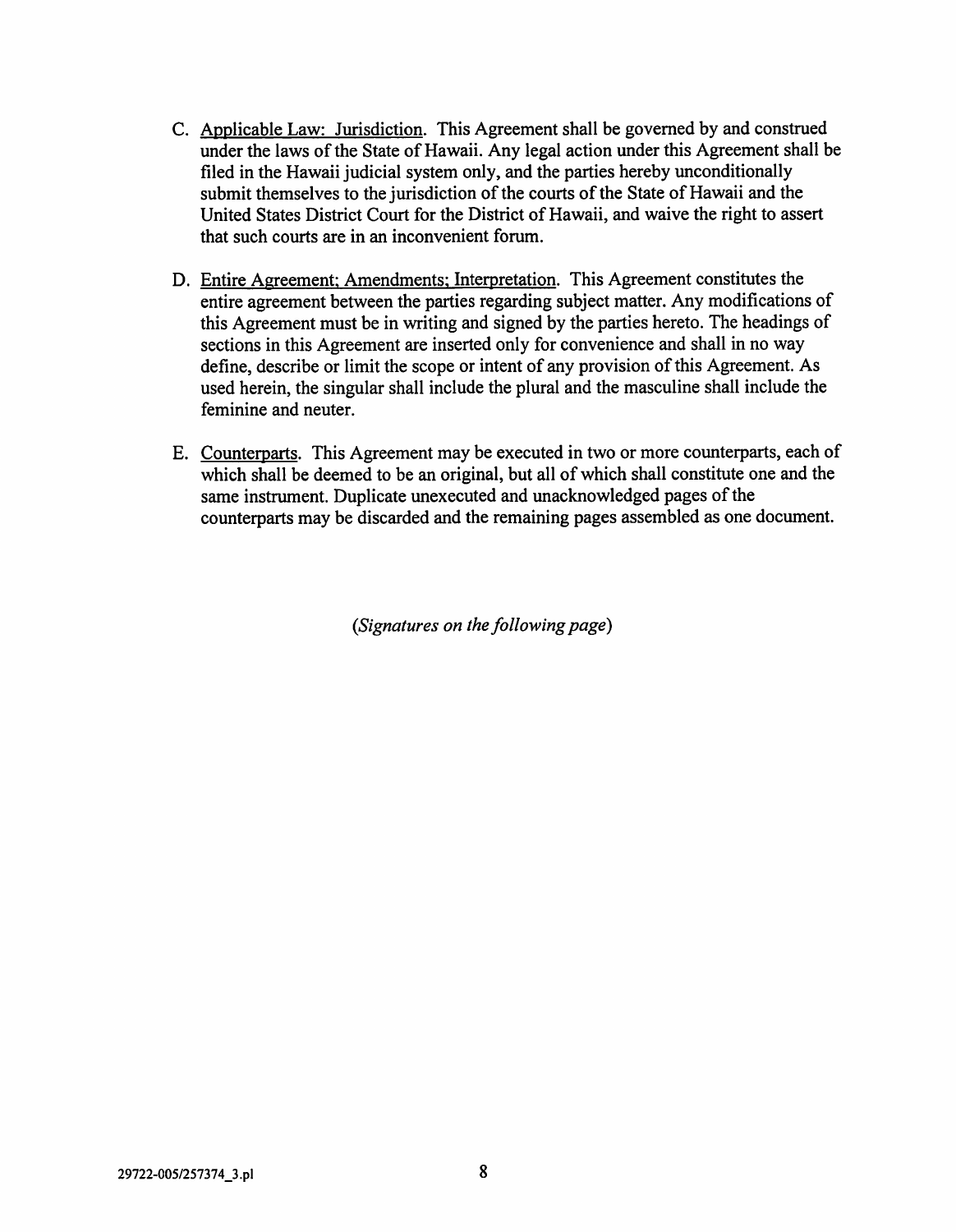IN WITNESS WHEREOF, the parties hereto have executed this Agreement the day and year first above written.

# WAIKAPU PROPERTIES, LLC, a Hawaii limited liability company

| By  |                                          |  |  |  |
|-----|------------------------------------------|--|--|--|
| Its | <u> 1989 - Johann John Stein, mars a</u> |  |  |  |
|     |                                          |  |  |  |
|     |                                          |  |  |  |
| By  |                                          |  |  |  |
| Its |                                          |  |  |  |

the control of the control of the control of the control of the control of the control of the control of the control of the control of the control of the control of the control of the control of the control of the control

# MTP LAND PARTNERS, LLC, a Hawaii limited liability company

|     | By |  |  |  |
|-----|----|--|--|--|
|     |    |  |  |  |
|     |    |  |  |  |
|     |    |  |  |  |
|     | By |  |  |  |
| Its |    |  |  |  |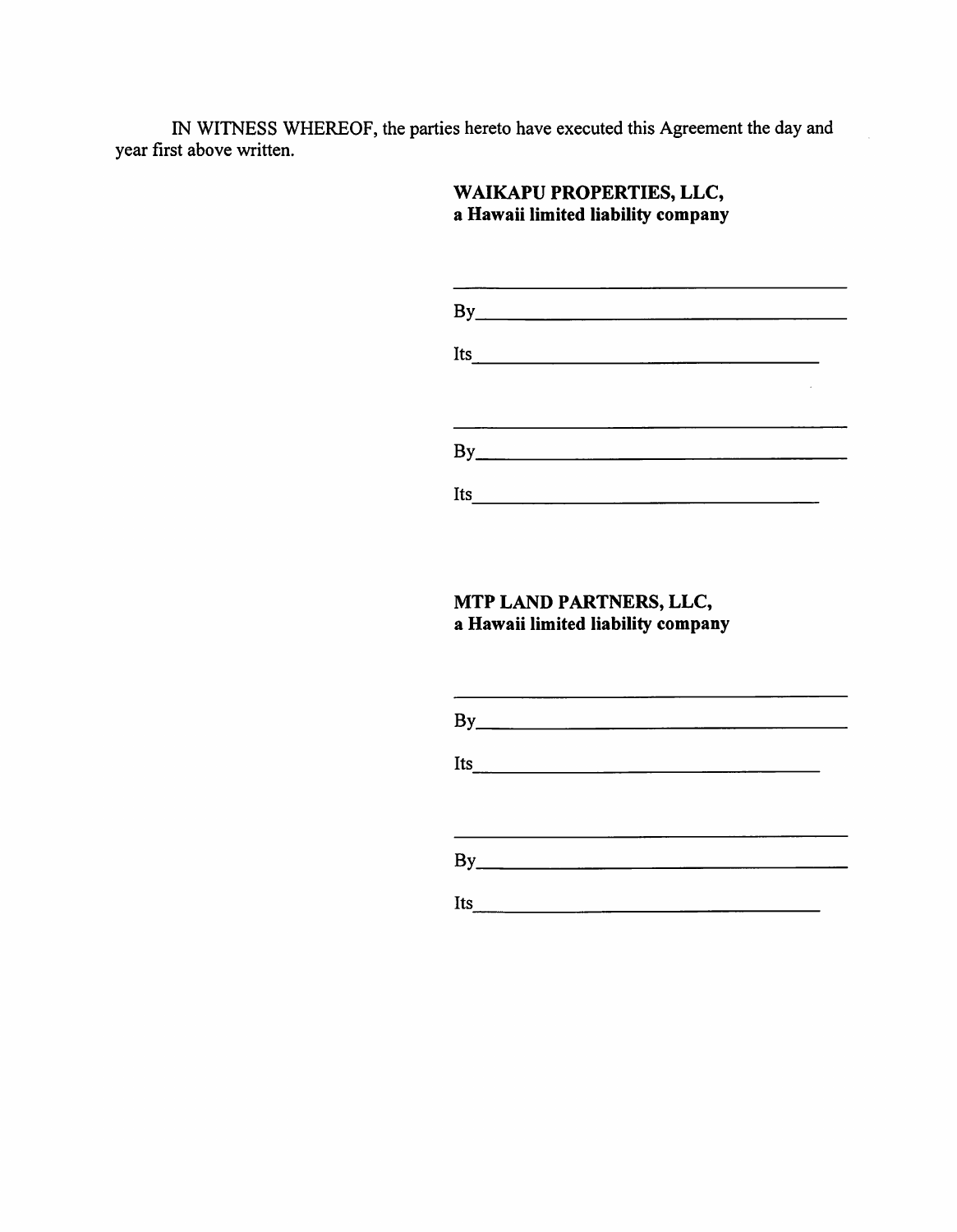# WAIALE 905 PARTNERS, LLC, a Hawaii limited liability company

|     | By |  |  |
|-----|----|--|--|
|     |    |  |  |
|     |    |  |  |
|     |    |  |  |
|     |    |  |  |
|     | By |  |  |
|     |    |  |  |
| Its |    |  |  |

# WILLIAM S. FILIOS SEPARATE PROPERTY TRUST DATED APRIL 3, 2020

 $\sim$ 

William S. Filios, Trustee

 $\ddot{\phantom{a}}$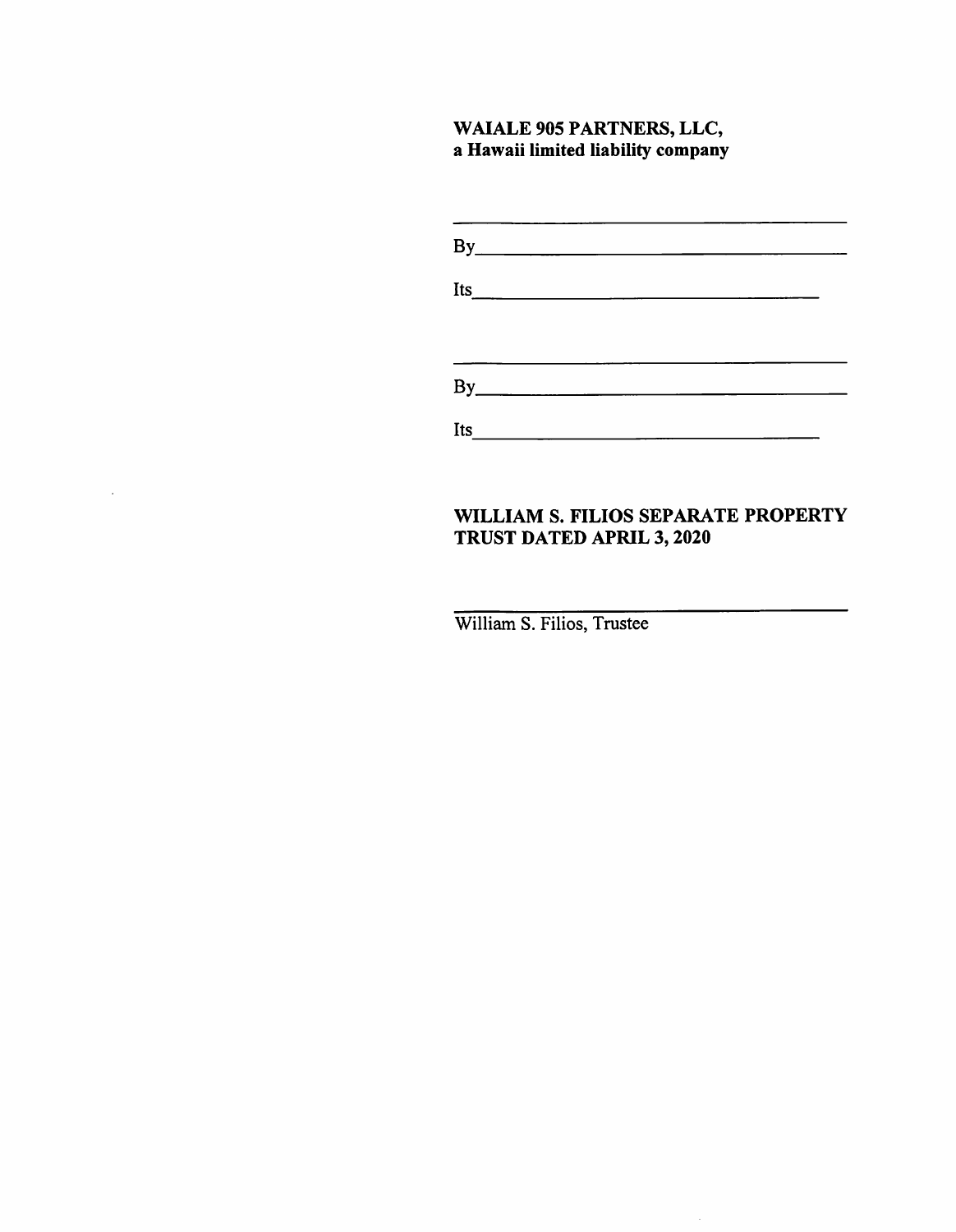#### COUNTY OF MAUI

 $By$ 

MICHAEL P. VICTORINO Its Mayor

APPROVAL RECOMMENDED:

LORI TSUHAKO Director of Housing and Human Concerns

ROWENA DAGDAG-ANDAYA Director of Public Works

MICHELE CHOUTEAU MCLEAN Director of Planning

SCOTT TERUYA Director of Finance

ERIC NAKAGAWA Director of Environmental Management

APPROVED AS TO FORM AND LEGALITY:

Deputy Corporation Counsel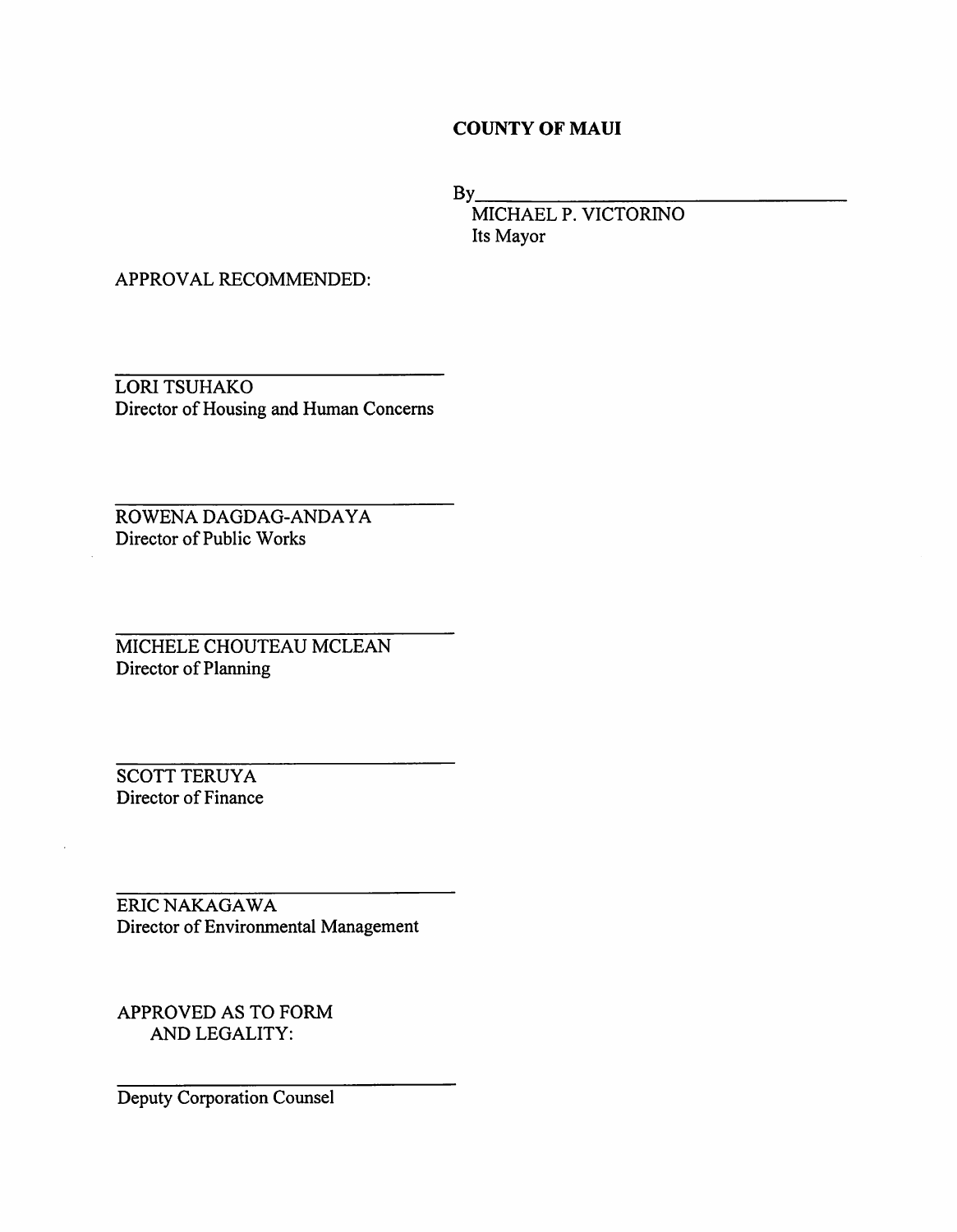#### EXHIBIT A

#### OPPORTUNITY COST OF ADDITIONAL RWHUS

Assumption that "market" price is the sales price for a 3-bedroom unit using a 4% interest rate, which is priced for the 180% area median income group, estimated to be \$951,500 (based on 2021 Maui County Affordable Sales Price Guidelines).

#### Initial RHWUs (63) - \$22,368,100

|                                      | <b>Below-Moderate</b><br>81-100 | Moderate<br>101-120 | Above-Moderate<br>121-140 |
|--------------------------------------|---------------------------------|---------------------|---------------------------|
| <b>Number of RWHUs</b>               | 19                              | 32                  |                           |
| <b>Average Sales Price</b>           | \$502,200                       | \$607,900           | \$713,650                 |
| <b>Opportunity Cost of Each RWHU</b> | \$449,300                       | \$343,600           | \$237,850                 |
| <b>Total Value of Add'1 RWHUs</b>    | \$8,491,770                     | \$10,823,400        | \$2,996,910               |

#### Private WWTF RWHUs (150) - \$53,124,000

|                                      | <b>Below-Moderate</b><br>81-100 | Moderate<br>101-120 | Above-Moderate<br>121-140 |
|--------------------------------------|---------------------------------|---------------------|---------------------------|
| <b>Number of RWHUs</b>               | 45                              | 75                  | 30                        |
| <b>Average Sales Price</b>           | \$502,200                       | \$607,900           | \$713,650                 |
| <b>Opportunity Cost of Each RWHU</b> | \$449,300                       | \$343,600           | \$237,850                 |
| Total Value of Add'1 RWHUs           | \$20,218,500                    | \$25,770,000        | \$7,135,500               |

The total opportunity cost for the Additional RWHUs is \$75,510,100.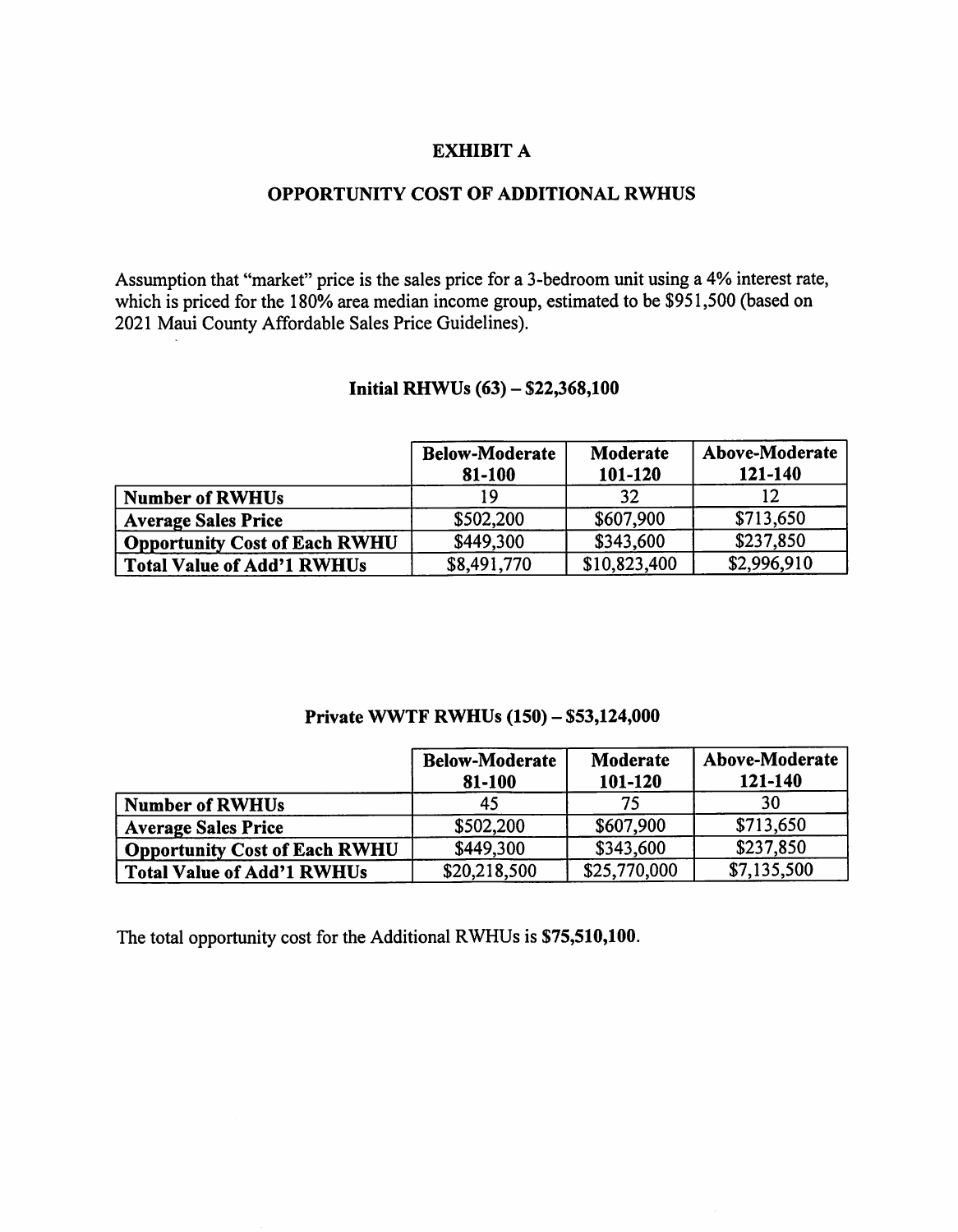#### EXHIBIT B

#### INCOME GROUP DISTRIBUTIONS

The income group distribution for Initial RWHUs shall be as follows:

- 19 units shall be marketed to "below-moderate income" residents; 1.
- 32 units shall be marketed to "moderate income" residents; and 11.
- 12 units shall be marketed to "above-moderate income" residents. iii.

The income group distribution for Private WWTF RWHUs shall be as follows:

- 45 units shall be marketed to "below-moderate income" residents; 1.
- 75 units shall be marketed to "moderate income" residents; and 11.
- 30 units shall be marketed to "above-moderate income" residents. iii.